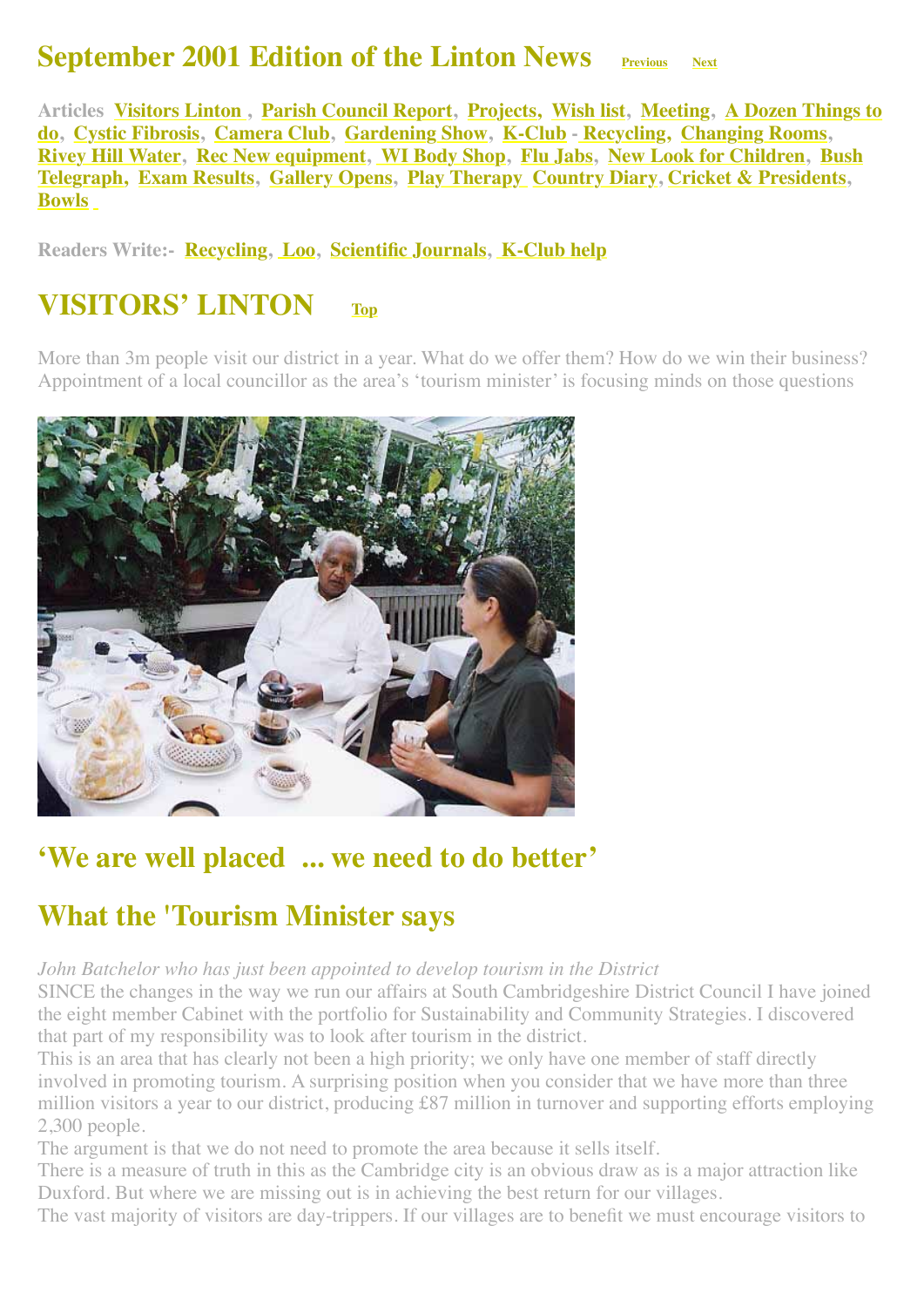stay.

The way to do that is to develop high quality bed and breakfast facilities to add to those already open for business.

At the moment there are only around 1,000 beds in total available within the whole district. We need to do better if we are to encourage visitors to stay.



Linton is very well placed to do more as a tourist centre. We have Chilford Hall and Linton Zoo on our doorstep. Just down the road there is the Imperial War Museum at Duxford and we are within easy reach of Cambridge city. What we need are more people to come forward and start up B&B businesses. There is money to be made; it will help to keep our village viable and there is help available to get you started.

The main Tourism Information Centre in Cambridge can provide marketing facilities, both here and abroad, and can act as your booking agent.

If you would like to know more give our Tourism Officer, Clare Roberts, a ring on 01223 457572.

# **'I have never seen a village as organic' [Top](#page-0-0)**

**What the visitor says**

Albert Adams, a London artist working for a week at Chilford Hall, stayed at Springfield House B&B I AM originally from South Africa and England has a real fascination for me –particularly the villages. But I have never seen a village as organic as Linton — if you go round, the buildings themselves seem to have a life of their own.

It seems as if the inhabitants come and go but the buildings live on. In the High Street, I get the idea of the buildings breathing: I see the undulating lines with the windows and doors simply having to conform to the structures.

I've been to other historical villages and towns but in Linton, the village is original, it is real. It has not been over done-up; the people just paint their beautiful houses for themselves. It gives a feeling of people living here and not, like in many places, just coming for the weekend.

I sat in the churchyard during one evening and watched the people coming and going, and listened to the bellringers practising. The churchyard is beautiful, with the old yews, and I was interested in what was happening.

People in the village have told me about the buildings; how the Guildhall timbers do not need any weatherproofing; and I went to the Dog and Duck and was made very welcome.

The village is so different from where I live and I want to come back. Why don't more people know about Linton as a place to visit?

## **'for me, this is a great business' [Top](#page-0-0)**

**What the B&B owner says**

### *Judy Rossiter, who runs the Springfield House B&B in Horn Lane*

OUR visitors come from all over the world and that's lovely. But most come from the UK. Many travel to Linton for family occasions – weddings, birthdays, anniversaries – and it is very nice to be involved in such happy events.

Others come here because there is so much business. They have to spend a few days and choose a B&B to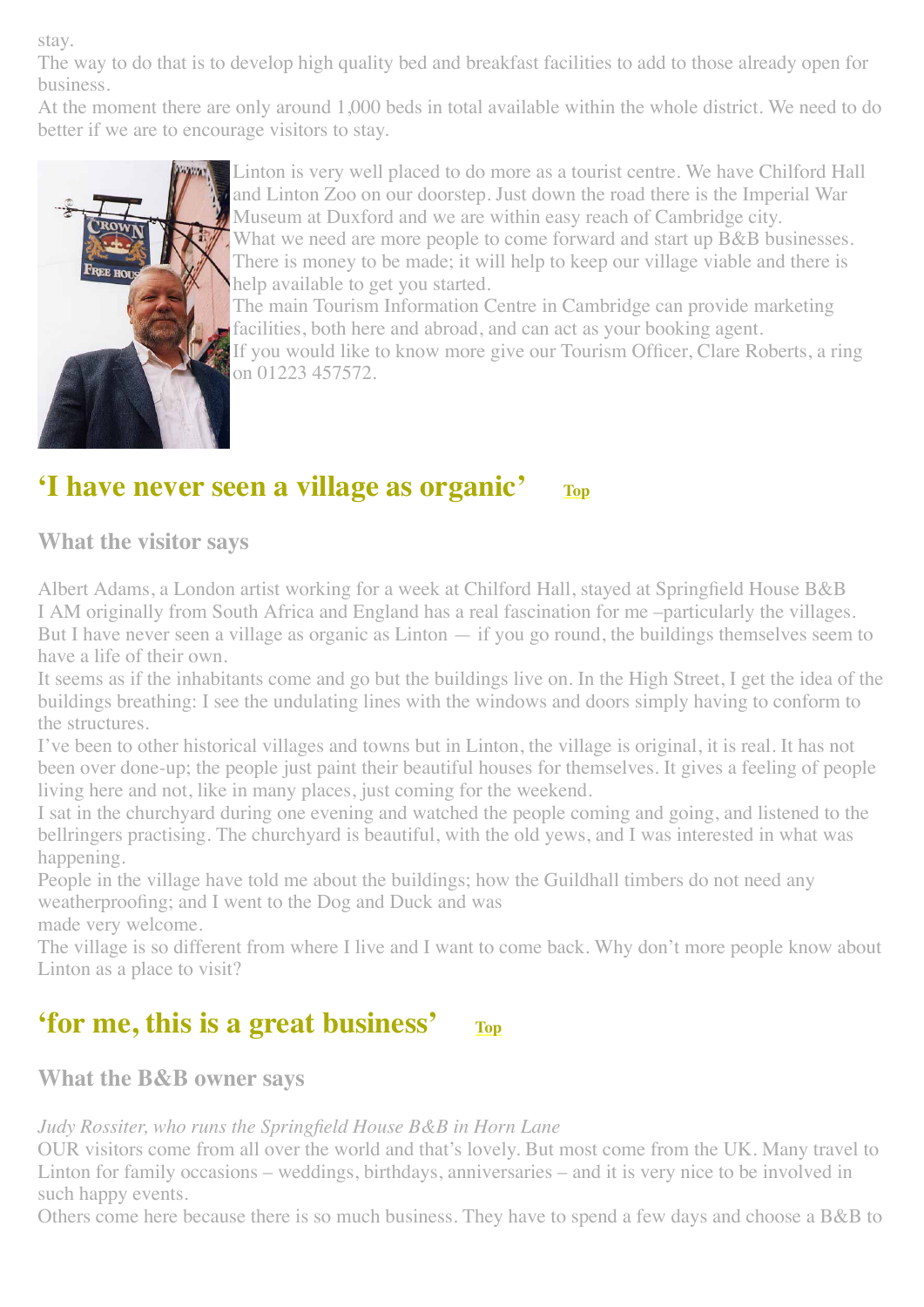stay in. Some stay so that they can visit or work at Chilford Hall and a lot of parents bring their children to Cambridge's language schools and stay a few days.

The Internet brings in a lot of people worldwide – my recent visitors have included Koreans, Scandinavians, Americans, Canadians, people from New Zealand, Australia and Hong Kong, Singaporeans and an Israeli.

For me, this is a great business because I am either making money with people staying or I am free to do other things. I tend to have my free time during the days, when I can get things done for the village, but people coming in the evenings can be a tremendous tie.

There are several B&Bs in the village and we all offer something different. This works because visitors are different and they want different things. Some look for ambience, some put comfort first, and others just want the cheapest.

There have been far fewer visitors from abroad this year with the strong pound and the bad publicity about the foot and mouth disease-putting visitors off coming to Britain. Usually we have a lot of visitors from the Benelux countries who stop here on their way to Wales or Scotland. They haven't come.

It can be very hard work at times. You have to be nice to everyone. If you like the people, it's great. But sometimes, when you don't, you think 'well, never mind, they'll soon be gone'.

# **'Cooperation benefits all' [Top of Page](#page-0-0)**

### **What the B&B organiser says**

#### *Monica Clarkson, who runs a B&B at 4 Harefield Rise*

SINCE coming here just over two years ago, with the encouragement of Clare Roberts of South Cambs District Council, I have helped to set up a local group of those who do Bed and Breakfast, to provide mutual support and a better service to visitors. The group extends from Balsham and Shudy Camps to Duxford. Cooperation, rather than competition, benefits us all.

In choosing accommodation visitors look for a good, clean, friendly home. They tend to ignore the national grading systems, which offer little guarantee of quality. Having found somewhere to stay, the first question is often "where can we eat?" Fortunately Linton provides a good choice.

The opening up of the Park and Ride has been helpful to those wishing to visit Cambridge but the fact that it does not operate on Sundays and closes early in the evening is a drawback.

I hope Linton will continue to welcome overnight visitors in good, reasonably priced accommodation and that our local Bed and Breakfast group will help to support and promote this.

The joy of providing Bed and Breakfast is in the people I meet. In 30 years I have welcomed visitors from more than 40 nations and all walks of life.

### <span id="page-2-0"></span>**The PARISH COUNCIL Reported by GRAHAM POTTER [Top of Page](#page-0-0)**

### <span id="page-2-1"></span>**Parish projects under way**

Restoration of ford in Horn Lane; traffic restriction order for Roman Road; restoration of Clapper stile; advice to be obtained on erosion of river bank; five street lights in Rivey Way, Palmer's Close, the Rec (2), Granta Leys; extension to Tarmac path to Kingfisher Walk along river; improvements to junctions on A1307; assessment of Stansted flights over Linton; investigate access for safer route for infants' school; costing of flashing speeding signs for A1307; bollards at junction Coles Lane/High Street; inquiries about possible allotment land; replace viburnum bush near village sign; replace broken trees in area of Granta Leys; cemetery bike stands; and allowable decoration of grave plots.

### <span id="page-2-2"></span>**Council wish list for when funds or policy allows:**

More dog waste bins and grit bins; litter bins at Hillway, Mill Ln, Bridge/Grip Meadow path, Stantons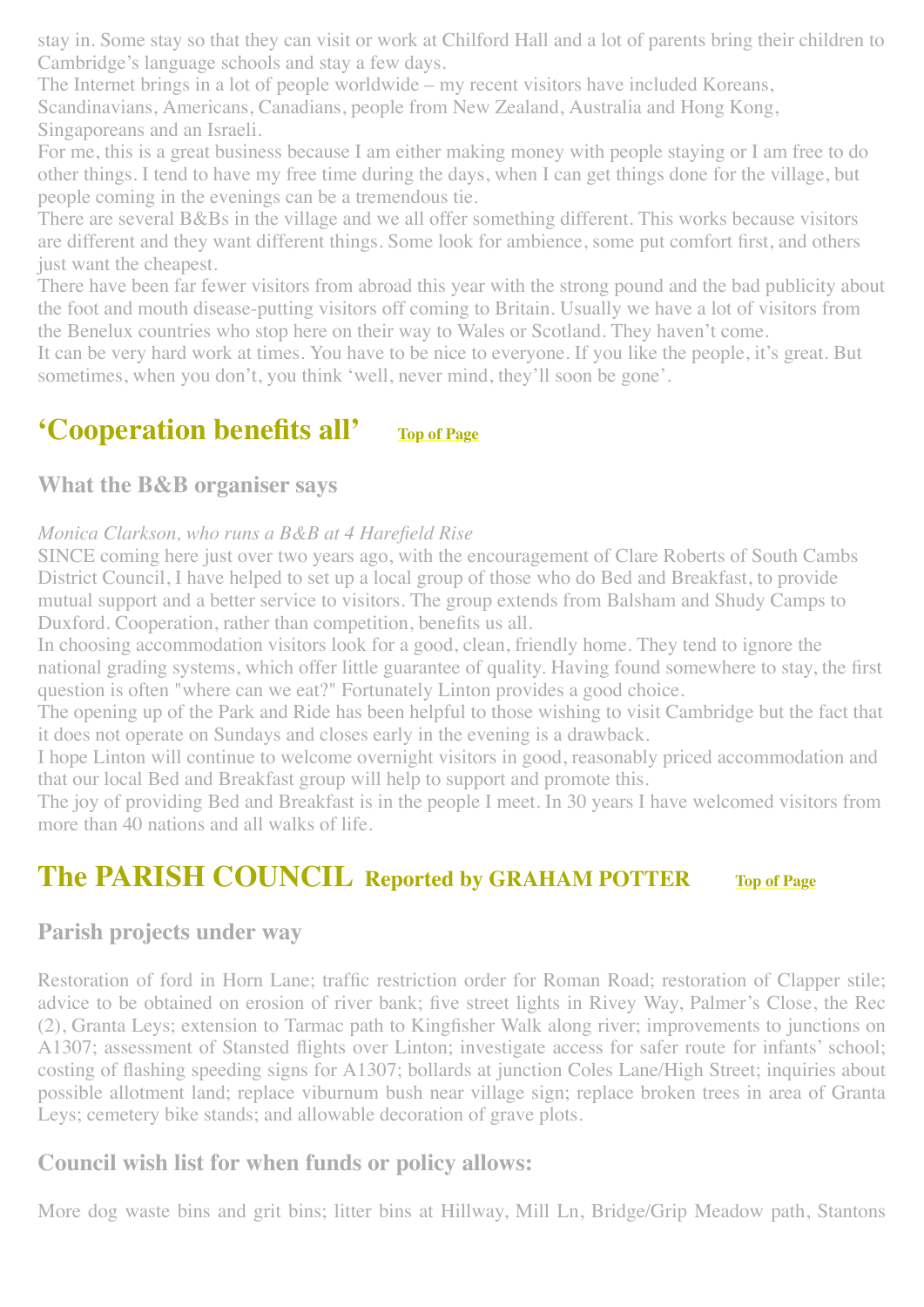Lane Bridge area; shrub planting by Clock House Wall; grit bin Joiners Rd, Fairfield Way/Millers Cl and Chalklands (nr No. 64); compatible fencing Chalklands cemetery; gravel path south side of Horseheath Rd, east of junction with Lonsdale; skate park facility; car park entrance to recreation ground.

Please note the above are requests and may never happen, due to finance or objection from the parishioners.

### <span id="page-3-0"></span>**Parish Council's August meeting [Top of Page](#page-0-0)**

A Member of the public asked what impact the new recycling scheme would have on the bottle and paper banks and money the council received from recycling. It will be 12-18 months before the Parish knows because credits from the new recycling scheme are paid in arrears. The amount of bottles and paper at the car park collection point has declined since the recycling scheme started and the District council plans to phase out the car park bins.

Councillors were alarmed at the number of trees reported as being strimmed through their bark and killed. This is to be investigated.

The venture playground improvements have been completed and the new/replaced equipment is being well used. But the work has brought stones to the surface and these are to be dealt with.

Granta Leys residents had asked for excavated soil to be used to build a mound, with trees, between them and the play area to reduce noise. But, since being built, the council has received a written request to remove it – because it has become a new play attraction. The Council is to write to the residents concerned and ascertain whether they want it removed and trees planted at ground level.

The cemetery is to have bike stands: two will be suitable for small wheels and one for mountain bike tyres. It was reported that no one had contacted the council over neglected graves and they will be filled up to ground level so they can be mown.

The Council was informed of a Linton News article about Clapper stile repairs. If the contractor cannot complete the work, the work will be put back out for quotations.

It was agreed to purchase another hedge pack to continue the one planted last year on the A1307.

A letter requesting a grit bin in Chalklands was discussed and placed on the 'wish list' (see left) of things the Council would like to do. A request for support for an Astro-Turf surfaced area at the college was support but the Council needs information on its siting before any agreement on finance or planning .

The council agreed to a requested updating in its donation to the Parish Charities and passed it to the finance committee for consideration.

## <span id="page-3-1"></span>**A DOZEN THINGS FOR THE VISITOR TO DO [Top of Page](#page-0-0)**

- 1 Stroll in Pocket Park
- 2 Take an historic Linton walk (see Linton Walks booklet)
- 3 Drink in Dog & Duck garden
- 4 Visit Chilford Hall vineyard
- 5. Marvel at the Clapper stile
- 6 Enjoy St Mary's churchyard and the church itself
- 7 Walk up Rivey Hill and down the other side
- 8 Eat at the Indian restaurant or the Crown pub
- 9 Visit the zoo (allow two days if crossing the A1307)
- 10 Linger at the old ford bridge in Horn Lane or the ford in Mill Lane
- 11 Watch the village go by while you wait for Barclays Bank to open
- 12 Get your 'I was here' snap at the village sign

**What do you suggest? Let us know for the next issue**

# <span id="page-3-2"></span>**SCORING FOR CYSTIC FIBROSIS [Top of Page](#page-0-0)**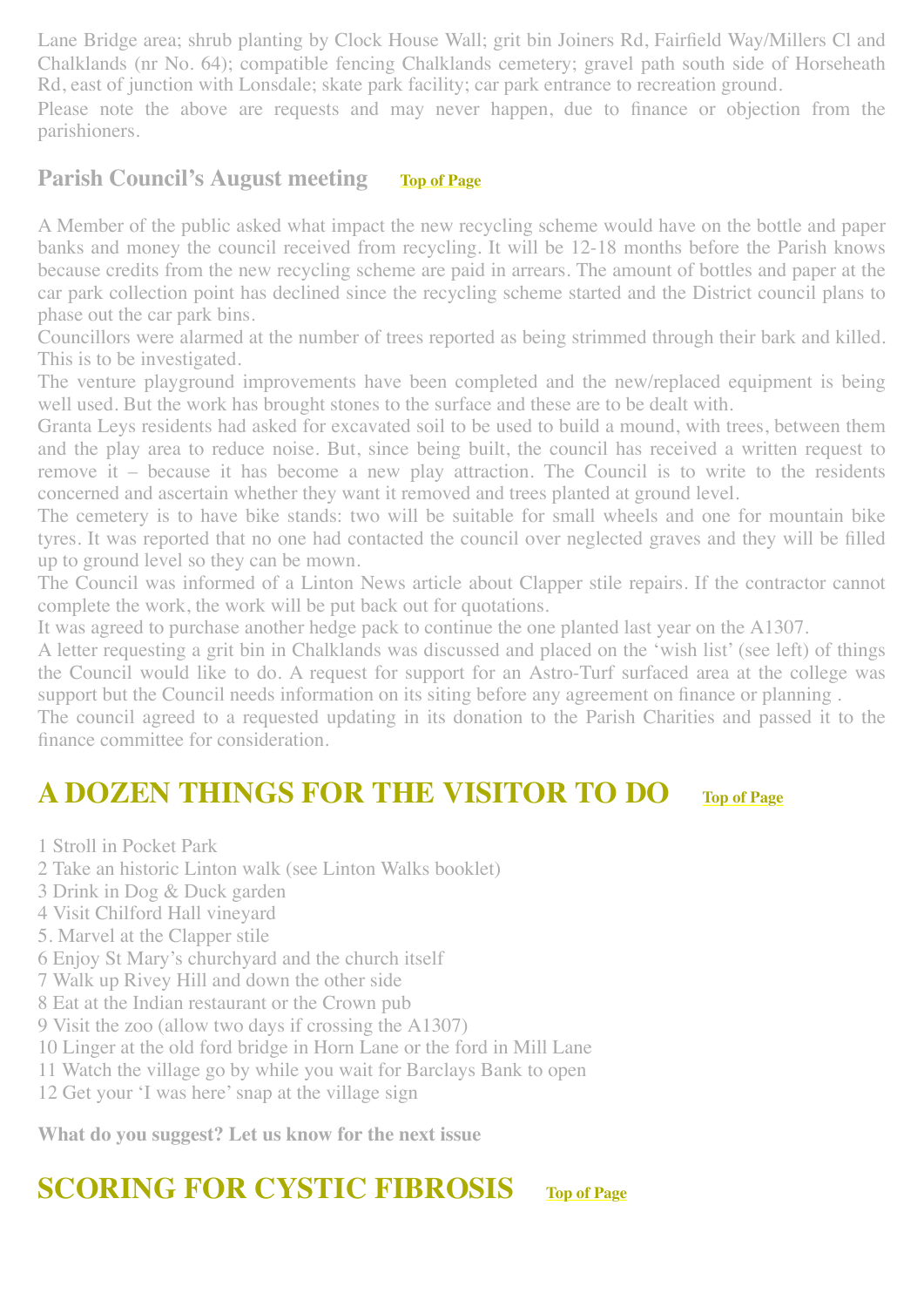

DESPITE one cancellation because of the foot and mouth crisis, players, families and friends of Linton Granta Football Club were finally able to stage their Fun Run from Wandlebury Park back to Linton along the Roman Road. In doing so they raised £950 for Cystic Fibrosis Research and a similar amount for their new kit and equipment.

A cricket match between the Football Club and the Cricket Club (guess who won?) along with a barbecue, raffle and some dedicated drinking swelled the total to £1,090 for each cause.

I would particularly like to thank Terry (Ted) Wright for his wonderful work in organising both events, Les Westlake for securing over £400 in personal sponsorship and to everybody who participated, contributed and helped in any way.

Whilst the treatment of Cystic Fibrosis has improved dramatically over the last 20 years, the search for a cure relies upon voluntary funding and I am very grateful for the continued support that CF receives in Linton.

Harriet Goodman Secretary, CF Help

### <span id="page-4-0"></span>**LINTON CAMERA CLUB PROPOSED [Top of Page](#page-0-0)**

ARE you interested in forming a Linton camera club? email jkeeble@clara.net.

## <span id="page-4-1"></span>**RECYCLING IS DIFFICULT FOR THE ELDERLY [Top of Page](#page-0-0)**

### **Dear Editor**

While I think the Linton recycling programme is an excellent idea, I feel that

it has not taken into account the elderly frail residents.

My mother is in her 92nd year and lives in a bungalow in Tower View with a long front garden. For her, trying to put papers into a bin and transporting it to her front gate is an enormous task.

Now other recycling initiatives are being discussed, has the programme identified the problem occurring to this group of people and does it set an

action plan for helping those like my mother with no local family, no daily carers and no warden to help move the recyclable waste to their gates?

For my mother, the effort of the present programme is barely sustainable even during the summer months. When autumn and winter arrive, I fail to see how she will cope. Mary Butler

### <span id="page-4-2"></span>**In Loo Of Better Answers [Top of Page](#page-0-0)**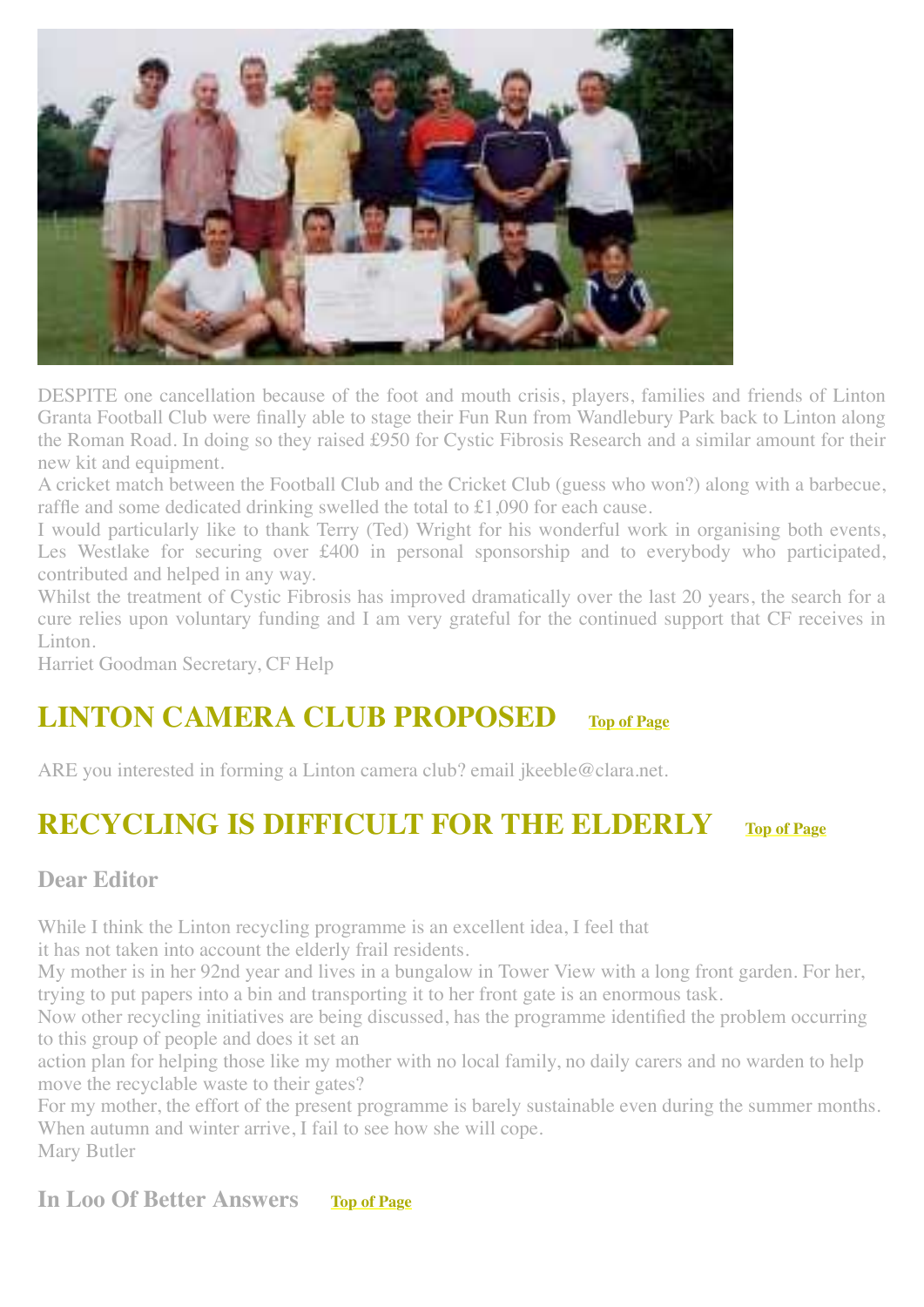#### **Dear Editor**

Alcatraz is, of course, one of the most popular tourist attractions of San Francisco. Did you know that thousands of visitors each year seek to be photographed therein, preferably seated on the lavatory? How about a similar, village-enhancing feature here in Linton – sited perhaps on the bridge with the appropriate auditory backcloth? If any local entrepreneur feels motivated to develop such a project, I have a spare lavatory.

I have considered recycling it as a plant container, as a bird bath, as an additional garden seat (cushioned, of course), as a nesting site for next year's ducklings, as a Lucky Dip container to raise funds for … Alternatively, the Council will take it away at a cost to me of £35 plus VAT. Josie Buxton



#### **Dear Editor:**

So this is what they do to us elderly ones once we have passed our 'sell by' date. Or does it mean 'Lovers leap for old fogies'?

Andy Booth, 9 Chalklands

### <span id="page-5-0"></span>**Thanks For Scientific Journals For Africa [Top of Page](#page-0-0)**

#### **Dear Editor**

The Journals Project, with which I am involved, is most grateful to the donors, including several Lintonians of sets of recent professional, scientific and technical journals which are sent at present to Ethiopia, to enable professionally qualified Africans working in deprived, isolated rural areas to keep in touch with developments in their field. They, and their institutions, could not otherwise afford to do so. At least twice, sets of scientific journals have been left, anonymously, on my doorstep. I should like to thank the donor and hope he/she will make him/herself known!

I shall be glad to give information about the project to anyone interested. Anna Newton

### <span id="page-5-1"></span>**Did You Phone The K-Club To Offer Your Help? [Top of Page](#page-0-0)**

#### **Dear Editor,**

Around the 10th September I received a very generous offer, via an ansaphone message, to assist in the "K Club" - Linton's own local lottery. The name given was not recorded very clearly but sounded something like "Doreen Cox". Unfortunately the caller didn't leave a telephone number, and so I have no way of contacting Doreen (?) to accept her assistance.

If there is somebody out there whose name sounds a bit like Doreen Cox, and is wondering why I haven't been in touch, please ring me (again!) on.

Incidentally, K Club renewals and new memberships are rolling in for the New Year, commencing 1st October, with the bumper draw (first prize £800!) for the current year scheduled for September 29th at the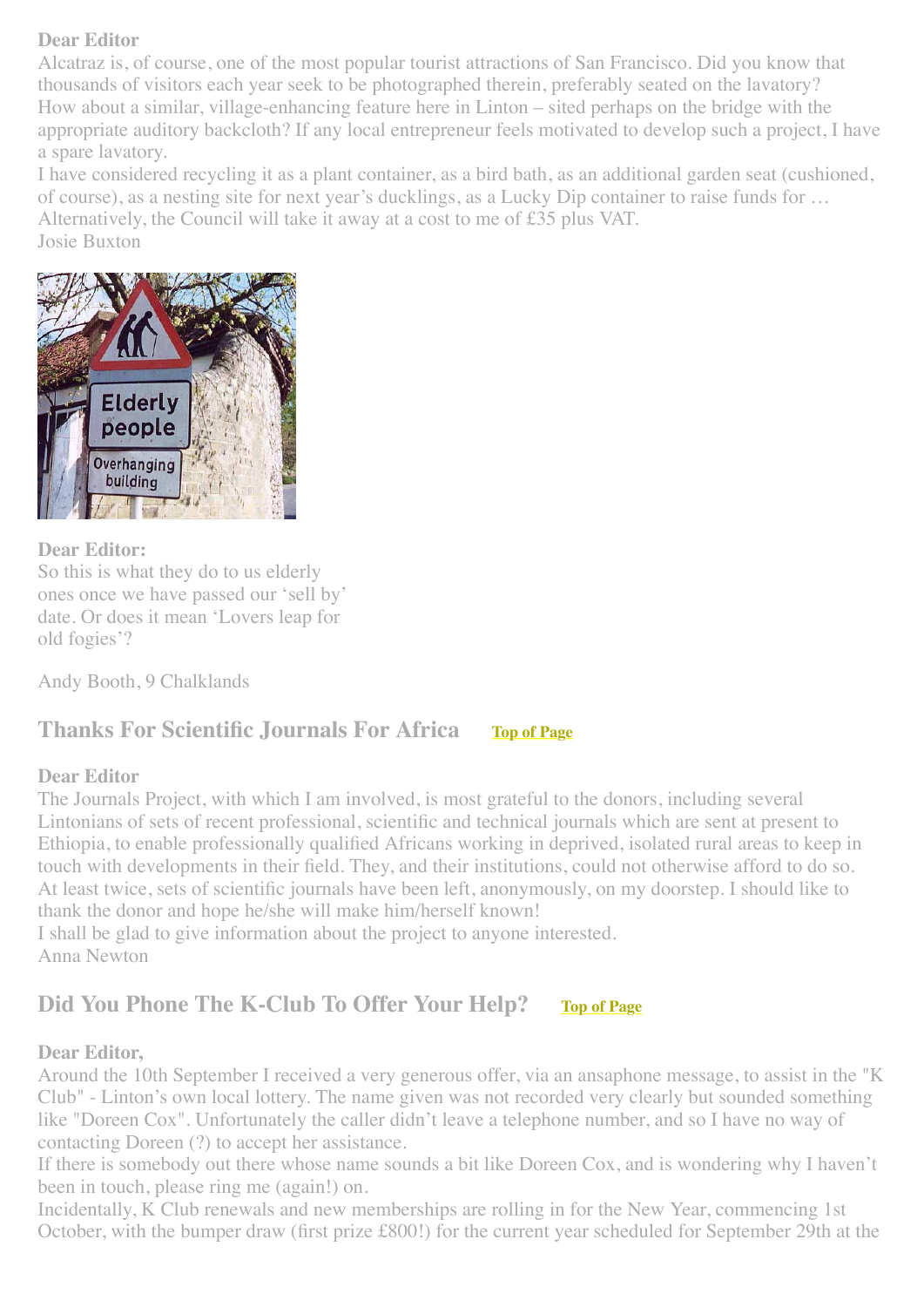Infants' School Barn Dance. Many thanks to all past, present and future members for their support. Peter Dixon [Email:Peter@peterdixon.freeserve.co.uk](mailto:Email:Peter@peterdixon.freeserve.co.uk)

# <span id="page-6-1"></span>**AUGUST K-CLUB WINNERS WERE: [Top](#page-0-0)**

1st prize (£50) (No 363); 2nd (£25) (2); 3rd (£10) (159)

## <span id="page-6-0"></span>**GARDENING SHOW 'A REAL VILLAGE EVENT' [Top](#page-0-0)**



THE Gardening Club's annual show on 28th July was a "real village occasion" with exhibits and displays from our regular members and many welcome non-members.

The children's section was again well-supported with a range of skills on show. Paintings, models, dinosaurs and much more competed to catch the judge's eye. As expected a poor growing season due to the weather was responsible for fewer vegetable and flower entries, and disappointingly there were fewer pieces in the adult handicraft section which cannot be blamed on the weather.

However, the home produce section showed the usual mouth-watering selections and there were more flower arrangements, so the tables were still covered.

We were pleased to see the hall – at the Social Centre – pretty full at the prizegiving as many visitors had called in to view the showpieces and sample the home-made refreshments.

We aim to make it a fun day and hope more people will enter next year's show or maybe join the Gardening Club.

Members will reunite on 7th October for the AGM followed by the bring and buy plant and produce sale. Please let the secretary know if you wish to stand for the committee or have suggestions or items for discussion.

We look forward to seeing everyone and hope you will enjoy the new season's programme. Gloria Fidler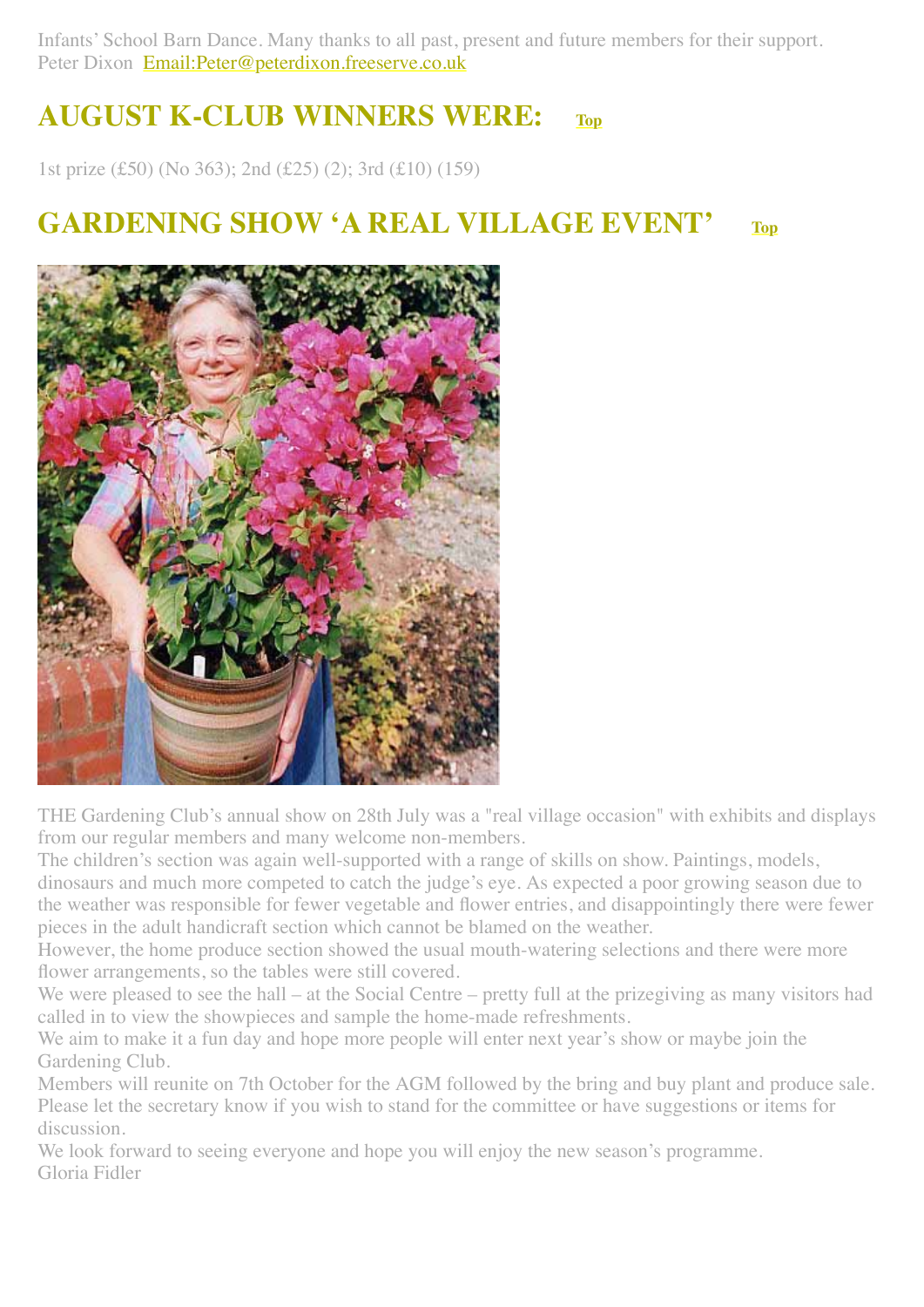## <span id="page-7-0"></span>**RECYCLING? WELL, I CAN TO TELL YOU ...** [TOP](#page-0-0)



Most people seem to like the scheme. Tracey Wilson, who reports their views, likes it so much she chased the collectors in her pyjamas

Here is what selected residents of the following roads said:

**Bartlow Road** I think the recycle bins are a good idea. I have never recycled before, and will put out my bin every fortnight. I am happy with how it has been arranged.

**Finchams Close** It is a good idea, and I don't know why it was not done sooner. We should recycle a lot more, and I hope once we are in a routine, the scheme can be expanded to include plastic and compostable waste. The only downfall is because not all of the houses in Finchams Close have a road next to them, it looks a bit messy with piles of bins and bin bags on collecting days - maybe that needs sorting out.

**Granta Vale** I was on holiday for the first collection, so when they came for the second collection, my bin was quite full. Unfortunately, they missed the whole of our road, so my neighbour phoned them and they came back on the Saturday. Funnily enough, the normal bin men have missed our road a couple of times too. The collection has certainly cut down on the amount of rubbish I put out on a Thursday.

**Hadstock (**which, under an Essex council, has had a recycling scheme for some time) We are happy with the service, but, although we can recycle cardboard (unlike the South Cambs scheme), we cannot put out glass

**Hildersham** There are good and bad things about the recycling. It would be nice to be issued with a bucket for glass to be collected in. A lid would be nice to stop wasps going after jam jars, etc - I washed one in my dishwasher and the label came off and blocked the filter. I am a bit fed up that they do not collect cardboard, after all, it is just compacted paper.

**Rivey Way** I am really pleased with the scheme. My bin has been full each time, and having a family of six, I have phoned to ask for an extra bin. The scheme has made me think a lot more about recycling, and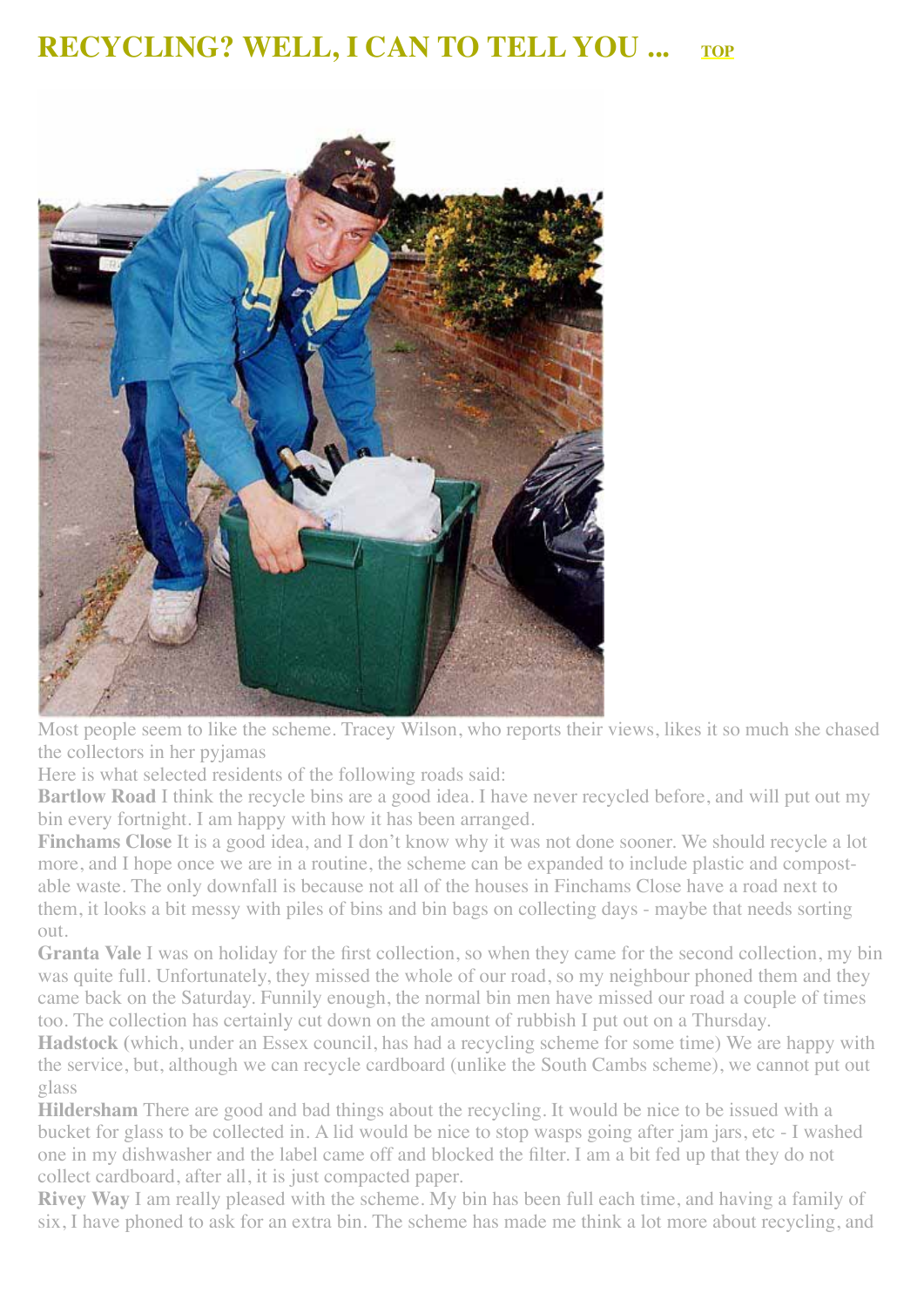now I also put more things on the compost heap. Now I only put out one bin bag on a Thursday instead of three or four. A cardboard collection would be good.

**Tower View** I have only recycled newspapers so far. I have never recycled my home waste, but at work we have separate bins for glass and cans. I will also try to include drinks cans from now on.

**The Grove** I am quite happy with the system, and pleased that the council is doing something for the environment. The boxes could be a bit bigger, but it has saved a trip to the Linton car park with my papers and bottles. Also I am pleased that I can now recycle steel cans. It would be nice if something could now be done about garden waste, as I have to make a trip to Saffron Walden.

**The Woodlands** The idea seems a good one, but I think the bins are too small and should have lids. I have seen full boxes tipped over, making the road messy, and the collectors are not too careful where the empty boxes land. They are also very noisy when collecting. I think the scheme needs more thought. I don't think I will bother.

**Wheatcroft** I am very happy Linton is now recycling, and I hope we can also have a green waste scheme as in Cambridge, for garden waste. When I went on holiday recently, I plugged the holes in the bin and put in my hanging baskets to keep them alive for when I returned. It worked wonderfully!

**Wheatsheaf Way** (that's me!) On the first day of collection, I was sitting at my computer composing an email to the editor about the recycling when I heard a clatter outside (7.10am). They were here already and my box was still in the back garden. I ran down the stairs, scooped my various collections from their respective hiding places, and ran through the house and up the road to hand my box to the bemused collector (I was still in my pyjamas). This has prompted me to set my alarm clock for 6.45 on collecting days.

**South Cambs council reports** a very good start to the scheme but if you have a problem, phone (01353) 863971 between 7.30am and 4.30pm Monday to Friday (or leave a message outside these hours) for help and advice.

# <span id="page-8-0"></span>**CHANGING ROOMS TO PURPLE PROSE** [TOP](#page-0-0)

If you have been drawn to this item because you watch the Changing Rooms television programme, read on. This could change your views too ...

I am sure you are familiar with the concept of the film about the film. My favourite was the one about making Butch Cassidy and the Sundance Kid Ñ but the film was just not the same afterwards when, at the critical moment they were making their death-defying leap from the cliff into the water, I could picture the scene from the Ômaking' film ... and they were leaping into a swimming pool.

Now you can discover what TV productions like Changing Rooms can do to the people who take part and the communities where they live. But this time it is a stage play about a TV programme.

The Linton Arts Forum is promoting the production - latest in the series of professional productions being brought to the village - by Arts in Cambridgeshire on Tour (ACT).

The play, called Papering Over, tells what goes on behind the scenes of a Changing Rooms-type

programme. It strips it bare and paints it purple in a bitter-sweet comedy drama tracing the uproar when the low-budget production team arrives in a village. Would it be the same in Linton? Who knows?

In this production, the red and blue couples are crumbling under the strain. The

TV spotlight finally explodes the tension but does this mean there is a happy ending?

You will have to see the show, at Linton Village College at 7.30pm on Thursday

11th October, to find out. The performance is recommended for adult and teenage audiences.

ACT will be returning to Linton in January with a pantomime for the whole family: details nearer the time.

As usual, tickets can be purchased at Sweet Talk News Judith Rossiter

# <span id="page-8-1"></span>**RIVEY HILL, DRY AT LAST** [TOP](#page-0-0)

WORK has started on assessing the measures needed to stop the all-year water problem on the footpath up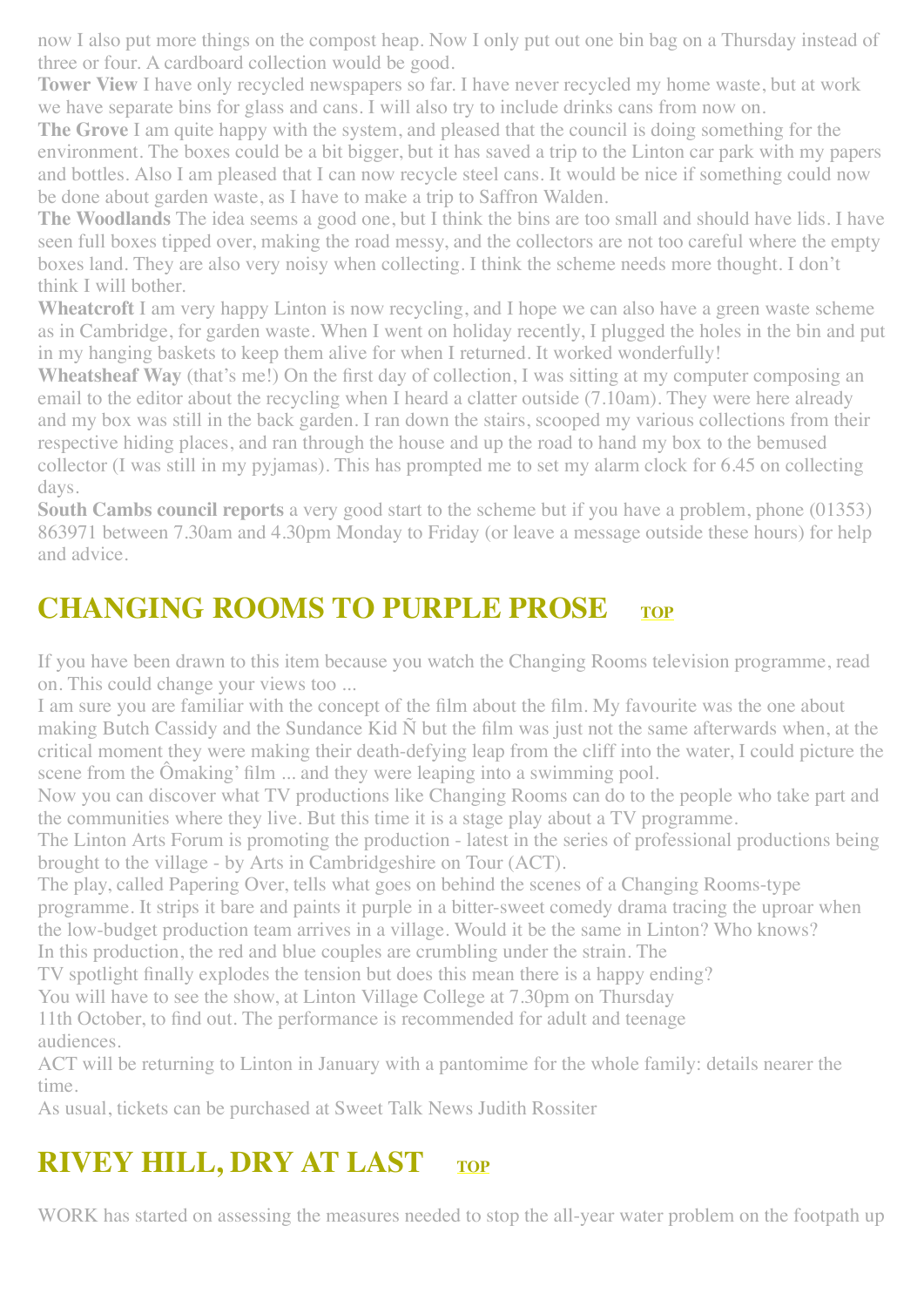Rivey hill.

The surveying has been carried out, with the surveyors carefully picking their way over muddy spots conditions this year are far better than in previous years.

The county council is working on the flooding problem, but the water authorities are apparently in the background urging that precious water resources are not wasted.

The water, streaming from the hill opposite the woods, floods the path for most of the year and causes problems in an adjacent field.

One attempt has already been made to solve the problem and hopefully this will be a permanent solution. LNT

# <span id="page-9-0"></span>**NEW FUN WITH OLD ENJOYMENTS AT THE REC**







HAVE you seen the improvements to the children's playing area on the Recreation ground? The western side has been redesigned, with a new tarmac area (pictured above) for organised sports and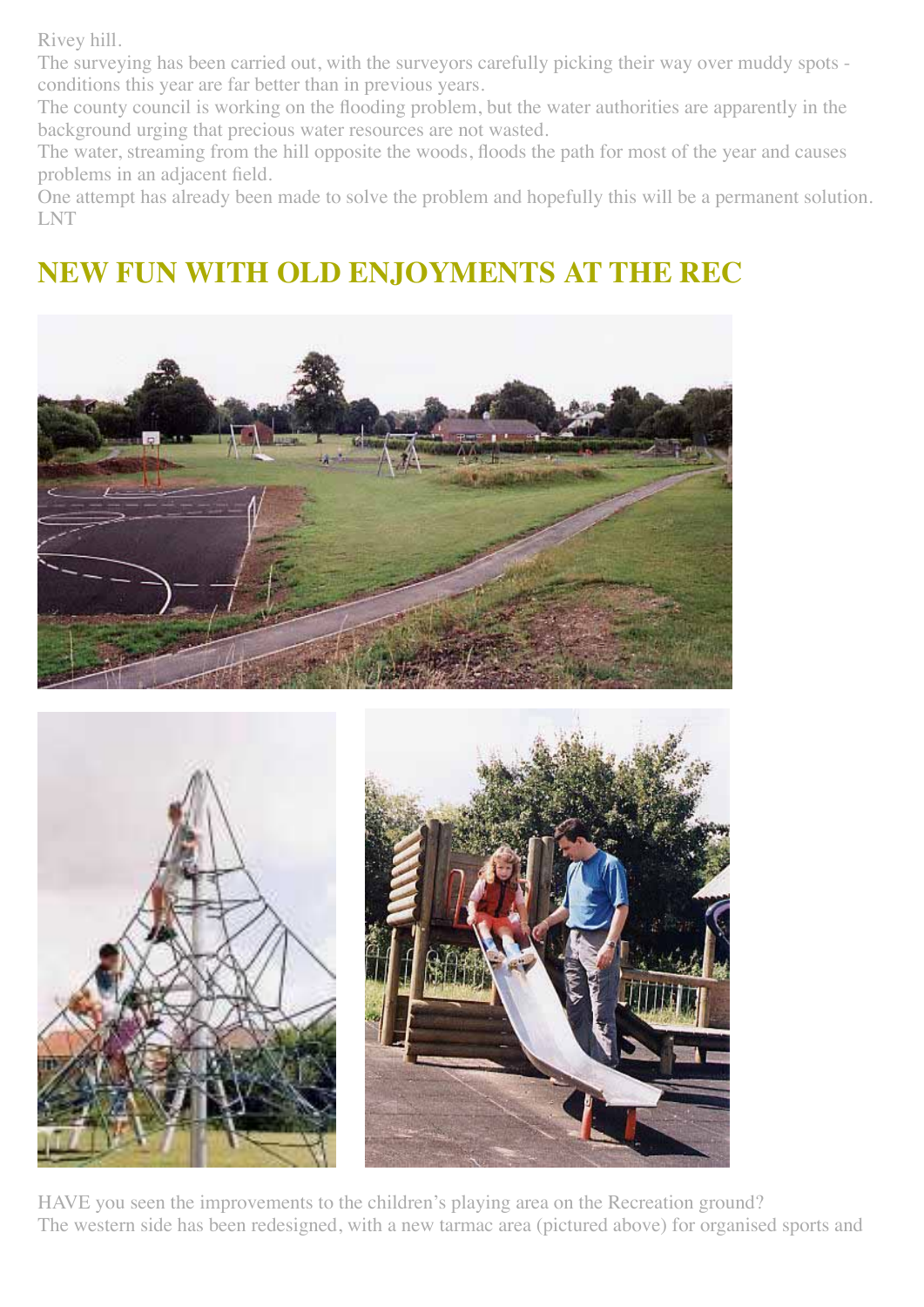everyday fun like skateboarding and a path plus improved play facilities for children of all ages (several are pictured right and left).

Enjoy Linton's facilities while the good weather lasts. Visit the improved recreational ground. If only to watch the swinging and climbing ...

# <span id="page-10-0"></span>**WI GETS A BODY SHOP MAKEOVER** [TOP](#page-0-0)

THREE visitors were welcomed to the WI's August meeting and received posies made by Brenda Smith. Members were asked to sign up for contributions to next month's Harvest Supper. Helpers were requested for the WI Marquee at the Fenland Fayre.

There will be a coffee morning for volunteers taking part in the sponsored 'knit-in' in aid of The Winged Fellowship.

The next Group meeting will take place at Hildersham on 17th October, when there will be a magician. The Autumn Council Meeting is on 29th October, when the speaker will be the first woman prison governor. The Federation Dinner will be on 30th November at Girton Golf Club.

Members were informed about the 'Home Bobby' scheme, a free service for the over 60s to help with home security and were reminded that security pens are available on loan at the WI to mark valuable items.

There are several interesting forthcoming events arranged by Federation, including Gardeners' Question Time at Whittlesford on 28th September and an information evening about Alzheimer's disease on 18th October in Coton.

The evening's speaker was Bridget Dore, a self-employed consultant with Body Shop Direct. She gave a presentation on Body Shop products, none of which is tested on animals. Samples of the products were passed round and Bridget Dore then made up June Bunn to show off some of the make-up available and gave tips on how to achieve the best results. The vote of thanks was given by Clare Neville.

The next meeting is the Harvest Supper at 7.30pm on Tuesday, 4th September in the Social Centre, Coles Lane, Linton. All are welcome.

Anne Parry-Smith

# <span id="page-10-2"></span>**NEARLY NEW LOOK FOR CHILDREN** [TOP](#page-0-0)

THE Mothers' Union nearly new children's clothes and baby equipment sale will be on Saturday 6th October in the Social Centre. Details will be given out through the Linton Infants' and Junior Schools, the Chestnut and Granta Playgroups. If you do not have a child at the above, please phone Sue Mudge,. There are wonderful clothes at ridiculous prices so do come and buy! Sue Mudge

# <span id="page-10-1"></span>**BOOK NOW FOR JABS TO BEAT WINTER FLU [TOP](#page-0-0)**

ONCE again we are planning our flu vaccination programme at the Linton Health Centre. Last year we ran three Saturday morning flu clinics. On each of the Saturdays we had two nurses and one doctor giving the injections, with admin staff recording the details on the computer and filing all the medical records away at the end.

Although we had more than 250 patients through the doors on each Saturday, the clinics ran extremely smoothly. Appointment times were staggered over the morning and many patients did not even have a chance to sit down in the waiting room before being called in!

We are planning to run three Saturday clinics again this year on the 6th, 13th and 20th October. Once again these sessions will be purely for flu jabs. It would help us enormously if patients could book in for these Saturday slots as soon as possible.

Flu vaccination is recommended for everyone over the age of 65 plus those patients with diabetes, asthma, heart problems, kidney disease or a weak immune system.

To make a flu clinic appointment, please telephone the surgery on 892555 (after 11am if possible to leave the phone lines free for those wanting more urgent appointments) or call in at Reception. Sheila Griffiths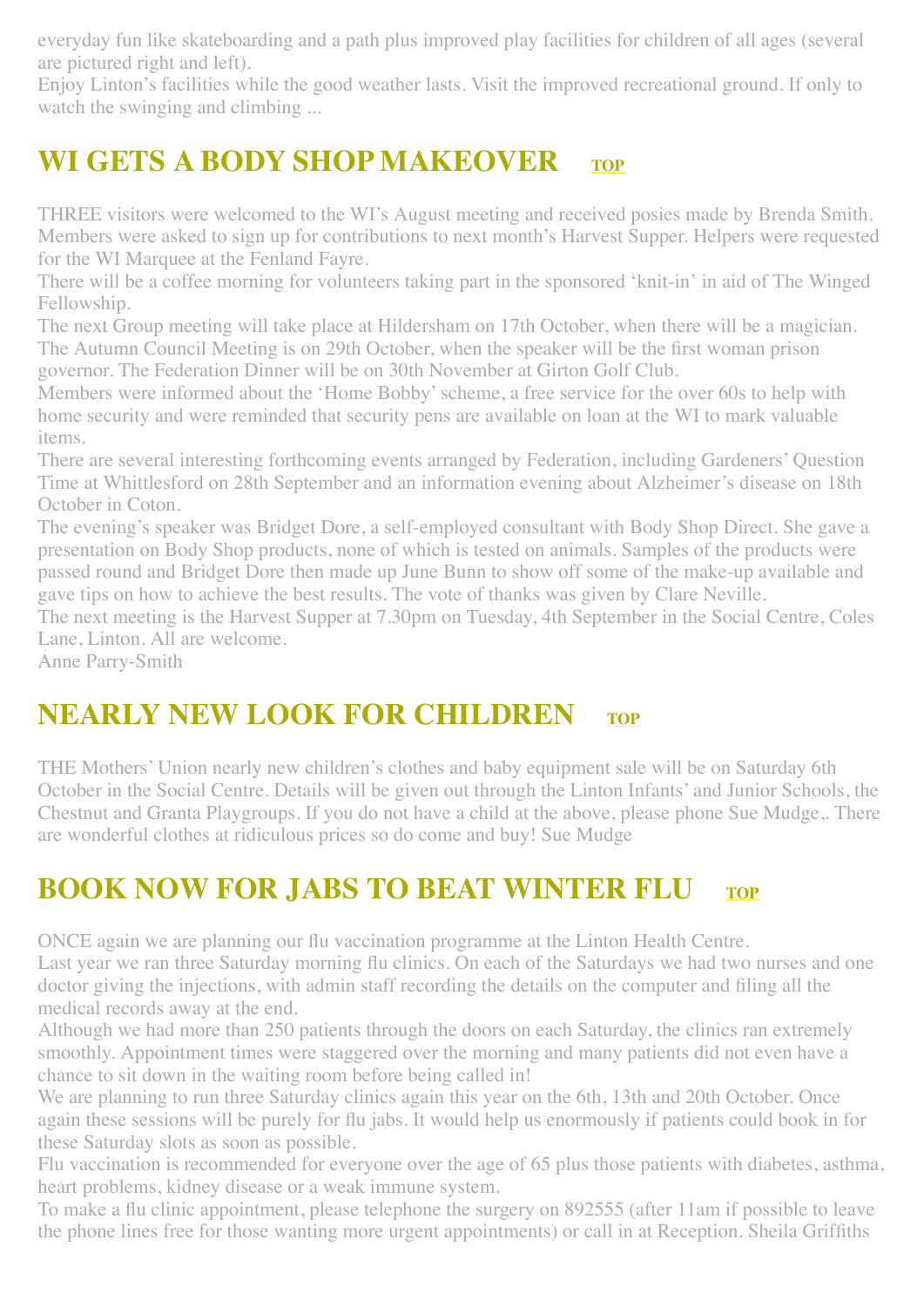# <span id="page-11-0"></span>**THE BUSH TELEGRAPH [Top](#page-0-0)**

THE debate about what children do in their spare time moved up a notch recently with the publication of some research into the effects of computer games on brain activity. For several years two opposing views have been loudly broadcast. One says that computer games are good because they encourage mental agility, hand-eye coordination and are fun. The other says computer games limit the imagination, are predominantly violent and aggressive and produce socially isolated young people.

We know much more about the brain than we did five years ago and the new research draws on this knowledge. We know for instance that the front parts of the brain are associated with creativity, reasoning and practical intelligence. We know that when these areas are working a wide range of learning is taking place and that much of this learning is about making connections between things, understanding complex situations and developing socialising skills.

Nowadays you can connect a scanner to a head and literally see the brain in action. Parts of it light up on a screen as they are being used. Interestingly, reading aloud and doing basic arithmetic in your head are two activities which make the frontal lobes of the brain get really busy - they flash and flicker at a great rate. As children grow older, the flashes and flickers of brain activity develop predictable pathways through the millions of nerve cells - their brains "hot wire" themselves so that when a similar stimulus comes along in the future, they know what to do. This is why learning a foreign language is dead easy for a four-year-old and so hard for a 14-year-old. The latter's brain is "hot wired" to his or her native tongue. Creating new pathways becomes increasingly harder the older you get.

Back to the Nintendo. When you connect a brain to a scanner and give it a computer game to play, the lights go out in the frontal lobes. The process of playing the game shuts the brain down and it does not seem to matter what the game is.

The worrying conclusion is that we are producing a generation of youngsters whose brains are not being stimulated for significant amounts of their spare time, indeed they may even be being harmed. As a consequence, their general ability to reason, think, act socially, understand complex situations and display practical intelligence may be seriously impaired.

To make matters worse, such people are more likely to be aggressive and intolerant and find concentration and study difficult. During this season of examination results and the continuing high achievement of girls, it may come as no surprise that 95% of those who own and regularly play a Nintendo or similar are boys!

C R Bush, Principal

# <span id="page-11-1"></span>**LVC PUPILS HIT EXAM HEIGHTS** [TOP](#page-0-0)

WE knew we had done well last year when we hit the unprecedented 73% higher grades in GCSE examination results at LVC.We were a little worried about the current year group at Christmas - especially about the boys who seemed to be heading for the national expectation of under-achievement. We put some pressure on, deployed a number of tactics and I am delighted to say they responded.

What all this means is that we have again hit 73% higher grades a superb result when set against a national average of around 50%. Boys and girls have done equally well but the five top pupils, all of whom have achieved nothing but A and A star grades, were boys.

Our highest achieving pupil is James Newton with a staggering 10 starred A grades - simply the best results possible.

Once again, tremendous congratulations to all our pupils and their families and a resounding thank you to their teachers!

C R Bush, Principal

## <span id="page-11-2"></span>**GALLERY OPENS [TOP](#page-0-0)**

THE Darryl Nantais Gallery opened in the High Street recently to wide acclaim for artist and gallery. An article about the event, efforts to promote local artists and possibly a Linton arts festival was too late to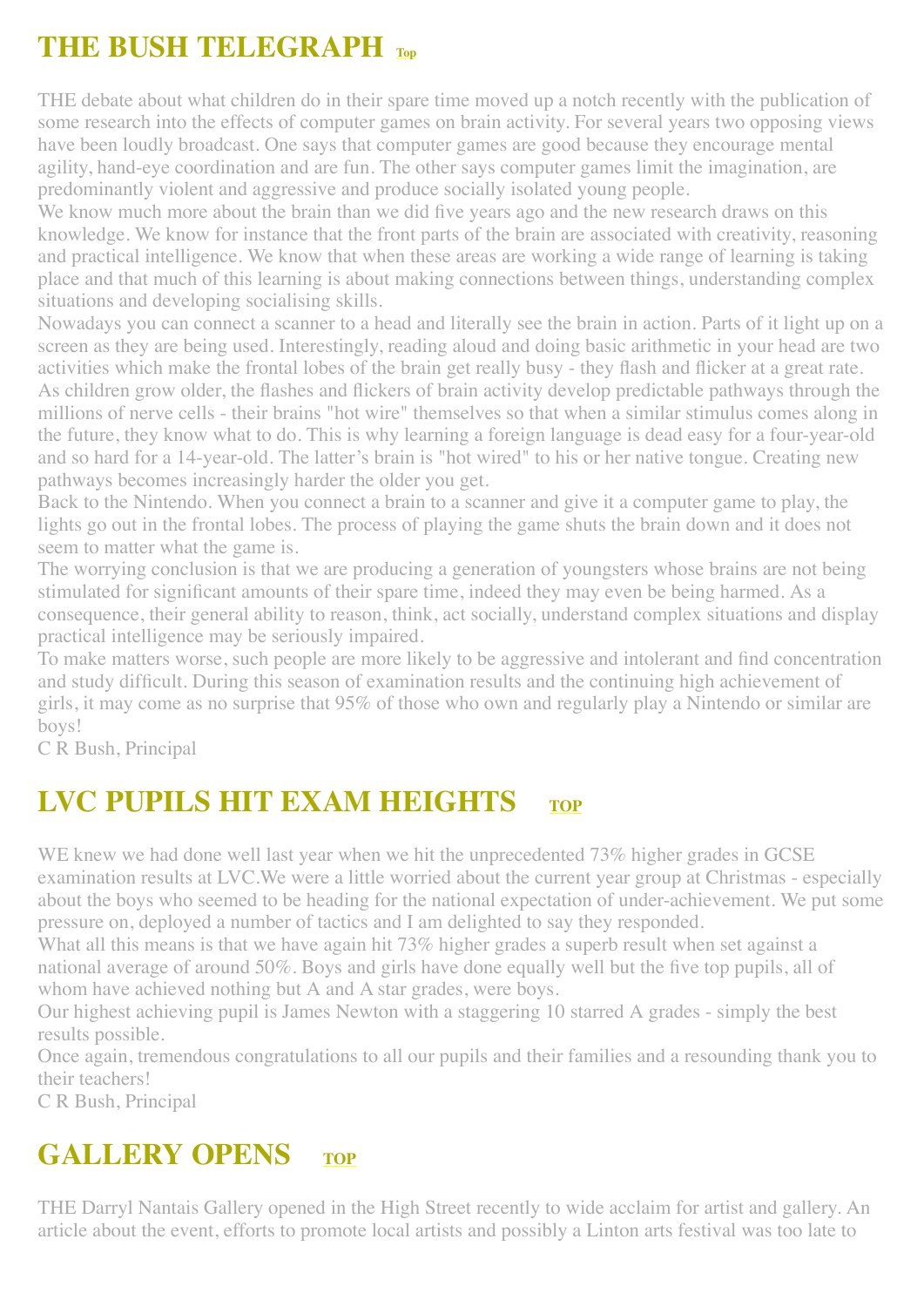use at length in this issue and has been held over until October.

# <span id="page-12-0"></span>**PLAY THERAPY [TOP](#page-0-0)**

COME and play badminton on Friday evening and release the week's frustrations. Linton Granta Badminton Club meets at the Community Sports Centre, behind Linton Village College. Phone me for more information or turn up around 8.30pm. We have a good standard of play without league pressures. Sue Mudge

Could you write the Linton Country Diary? Either every month or as a guest columnist? Phone Sally Simmons

# <span id="page-12-1"></span>**LINTON COUNTRY DIARY BY OLWEN WILLIAMS**

Saturday 18th August 2001 Illustrated by Maureen Williams



I AM constantly amazed at the accuracy of the weather forecast. At five days distance, it seems possible to predict when will be a good day for harvesting; a fine evening to attend an outdoor Shakespeare performance or wet and windy and no good for apple picking.

It is the season for blackberries and dragonflies. The first blackberries were ripe at the end of July and the crop continues to be impressive. Indeed, it is a good year for berries altogether, including haws. Elderberries are beginning to ripen and the earliest apples have appeared. Over the river, bright blue

damselflies with a lot of black in the wing seemed most likely to be banded demoiselle.

Anyone creating a pond and aiming to attract these lovely insects should try to provide a combination of clear water, emergent vegetation and some shelter from wind.

Among the plants where I saw dragonflies were common fleabane, harebell, quaking grass, vervain, greater spearwort and the ripening fruits of guelder rose and spindle. Here too was deadly nightshade: an amazing plant with yellow-purple flowers and fruits ripening from green to shiny black. This one is thoroughly poisonous!

On 5th August, a solitary swift made me realise that there had been none for several days. On 14th, there were a few more stragglers, but the majority have gone. Swallows and martins are gathering and an attendant hobby had been noted at Fowlmere, this miniature hawk migrating with its prey to warmer climes for the winter.

In the garden, the nasturtium leaves have an infestation of blackfly, which are visited by the ants, who farm them, and hoverflies. Since these are nectar feeders, I assume they come for the honey dew. The other visitors are the ladybirds, who regard aphids as an important item of their diet.

# **ALL THE PRESIDENT'S MEN FALL TO CLUB ATTACK [TOP](#page-0-0)**

SUNDAY 5th August was the date of the annual challenge match between the Cricket Club and Mrs Marianne Larcombe's President's XI, which was also her 10th year as president.